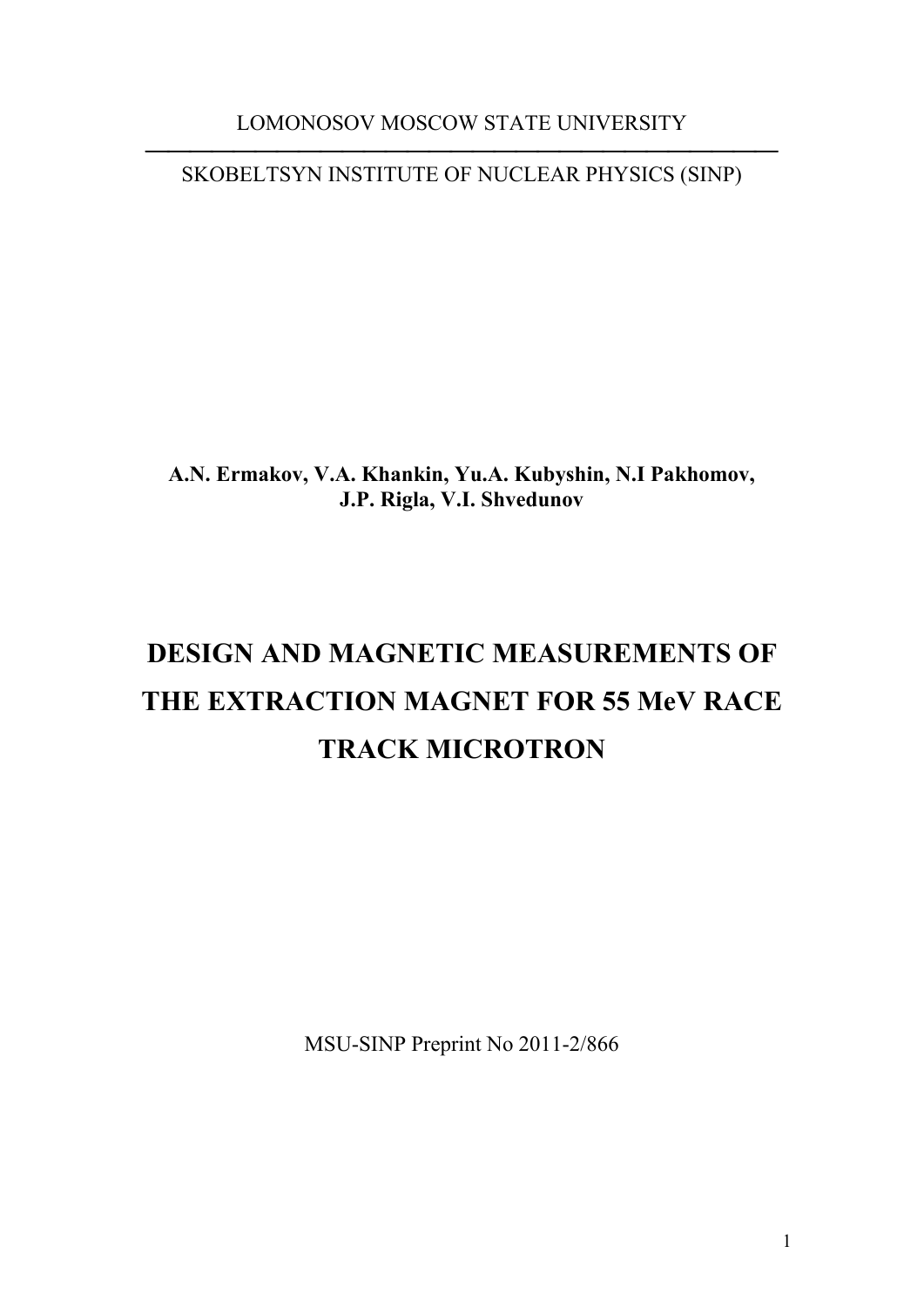## **A.N. Ermakov, V.A. Khankin, Yu.A. Kubyshin, N.I Pakhomov, J.P. Rigla, V.I. Shvedunov**

#### **E-mail addresses: [shved@depni.sinp.msu.ru](mailto:shved@depni.sinp.msu.ru)**

## **DESIGN AND MAGNETIC MEASUREMENTS OF THE EXTRACTION MAGNET FOR 55 MeV RACE TRACK MICROTRON**

Preprint MSU-SINP N 2011-2/866

Abstract

We describe results of optimization of the extraction magnet of a 55 MeV Race-Track Microtron (RTM). Because of small spacing between the RTM orbits special attention has been paid to optimization of magnetic screens with the aim to decrease the influence of stray magnetic fields on the accelerated beam. Results of simulations with 2D and 3D codes are compared with magnetic field distribution measurements.

## А.Н. Ермаков, В.А. Ханкин, Ю.А. Кубышин, Н.И. Пахомов, Х.П. Ригла, **В.И. Шведунов**

## **РАЗРАБОТКА И МАГНИТНЫЕ ИЗМЕРЕНИЯ МАГНИТА ВЫВОДА 55 МэВ РАЗРЕЗНОГО МИКРОТРОНА**

## Препринт НИИЯФ МГУ № 2011 – 2/866 Аннотация

Описаны результаты оптимизации магнита вывода 55 МэВ разрезного микротрона. Из-за близкого расположения орбит разрезного микротрона специальное внимание было уделено оптимизации магнитных экранов с целью уменьшения влияние рассеянных магнитных полей на ускоряемый пучок. Результаты компьютерного моделирования с использованием 2D и 3D программ сравниваются с измерениями распределения магнитного поля.

> **©** А.Н. Ермаков, 2011  **©** В.А. Ханкин, 2011  **©** Ю.А. Кубышин, 2011  **©** Н.И. Пахомов, 2011  **©** Х.П. Ригла, 2011  **©** В.И. Шведунов, 2011 **©** НИИЯФ МГУ, 2011, http://www.sinp.msu.ru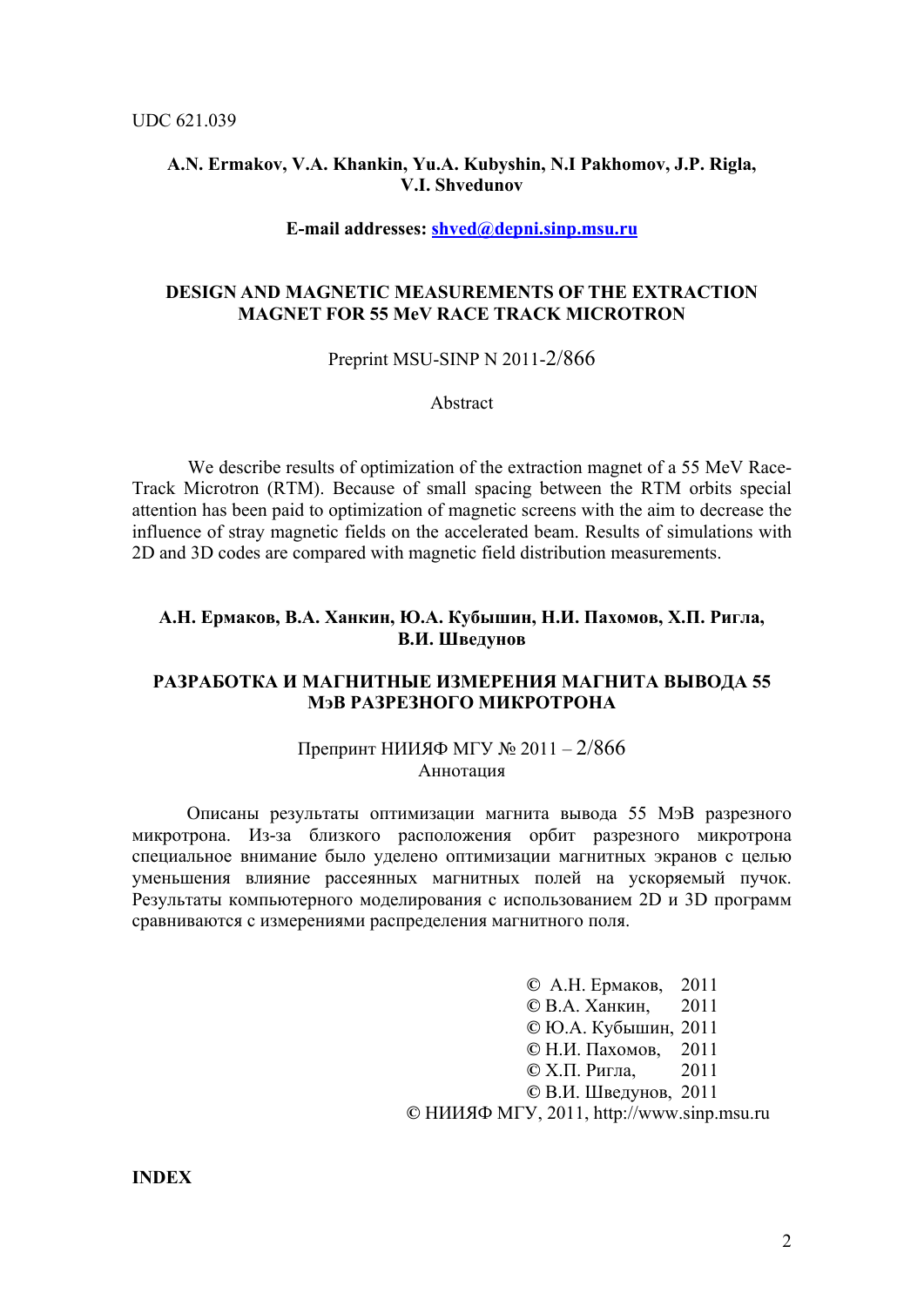| $7 - Acknowledgements$ |  |
|------------------------|--|
|                        |  |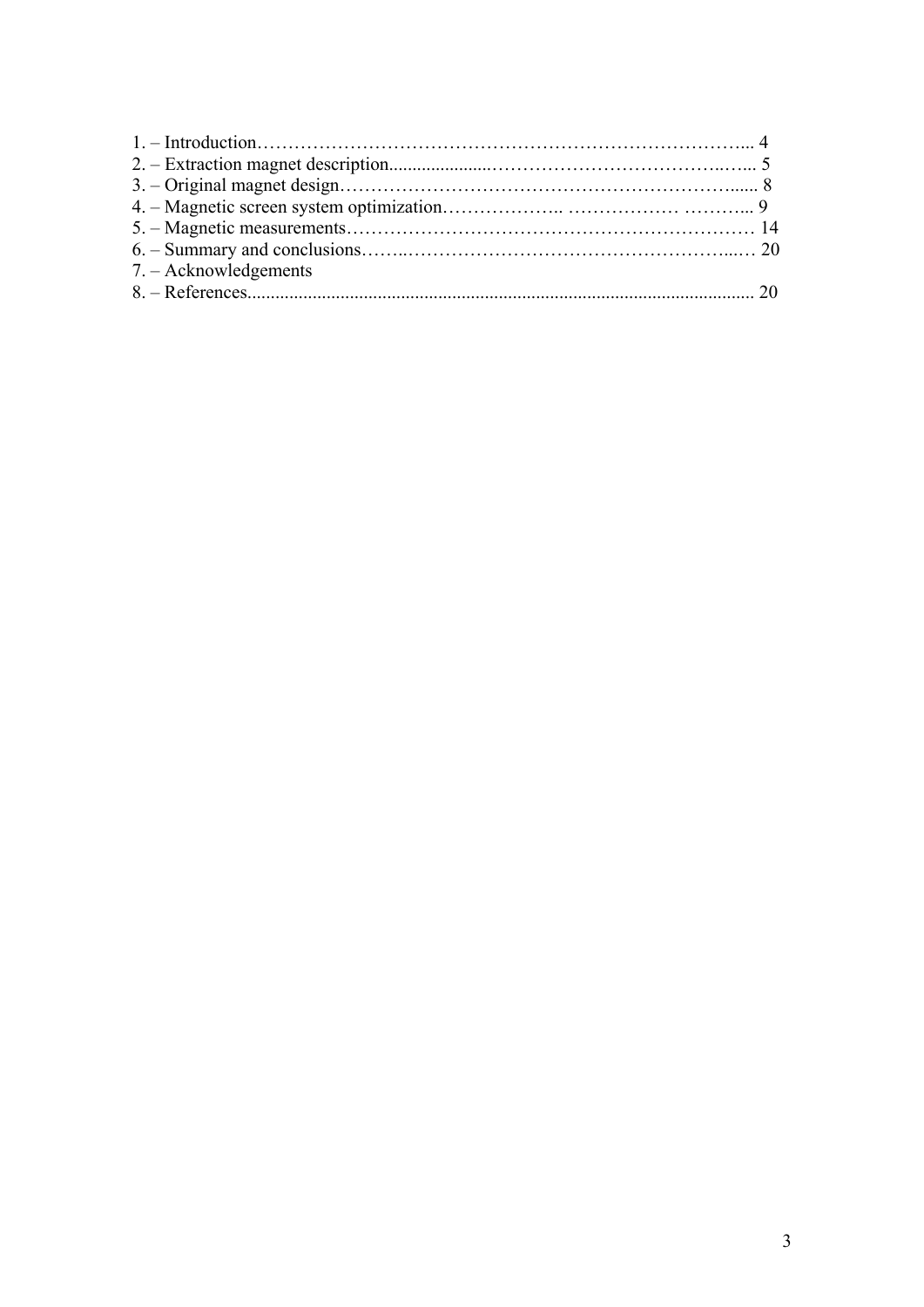## **1. – Introduction.**

Skobletsyn Institute of Nuclear Physics of the Moscow State University and P.N. Lebedev Physics Institute are currently carrying out the commissioning of a 55 MeV Race - Track Microtron dedicated to the detection of explosives using the photonuclear technique [1,2]. The main parameters of the RTM reached at the commissioning are given in Table 1 and an RTM general view is presented in Fig.1.

| TAUIT 1. INTIVI PARAMENTIS. |                 |
|-----------------------------|-----------------|
| Output energy               | 55 MeV          |
| Output pulse current        | $10 \text{ mA}$ |
| Repetition rate             | $5 - 50$ Hz     |
| Number of linac passages    | 11              |
| Energy gain/turn            | 5 MeV           |
| Current pulse length        | $5 \mu s$       |
| Operating frequency         | 2856 MHz        |
| End magnet field            | 1.0T            |
| Maximum RF power            | 2.5 MW          |

 $Table 1: DTM$  parameters.



Figure 1: 55 MeV RTM general view

In this paper we describe the design, construction and measurements of the extraction magnet of this RTM. The paper is organized as follows. In Sect. 2 main characteristics of the magnet and its initial 2D design obtained by using the PANDIRA code are described. In Sect. 3 a magnet design with a system of passive frontal screens whose function is to reduce stray fields is discussed. In Sect. 4 an optimization of the screen system obtained by using the ANSYS code [3] is described. Results of the experimental measurements carried out in order to verify the new screen design are reported in Sect. 5.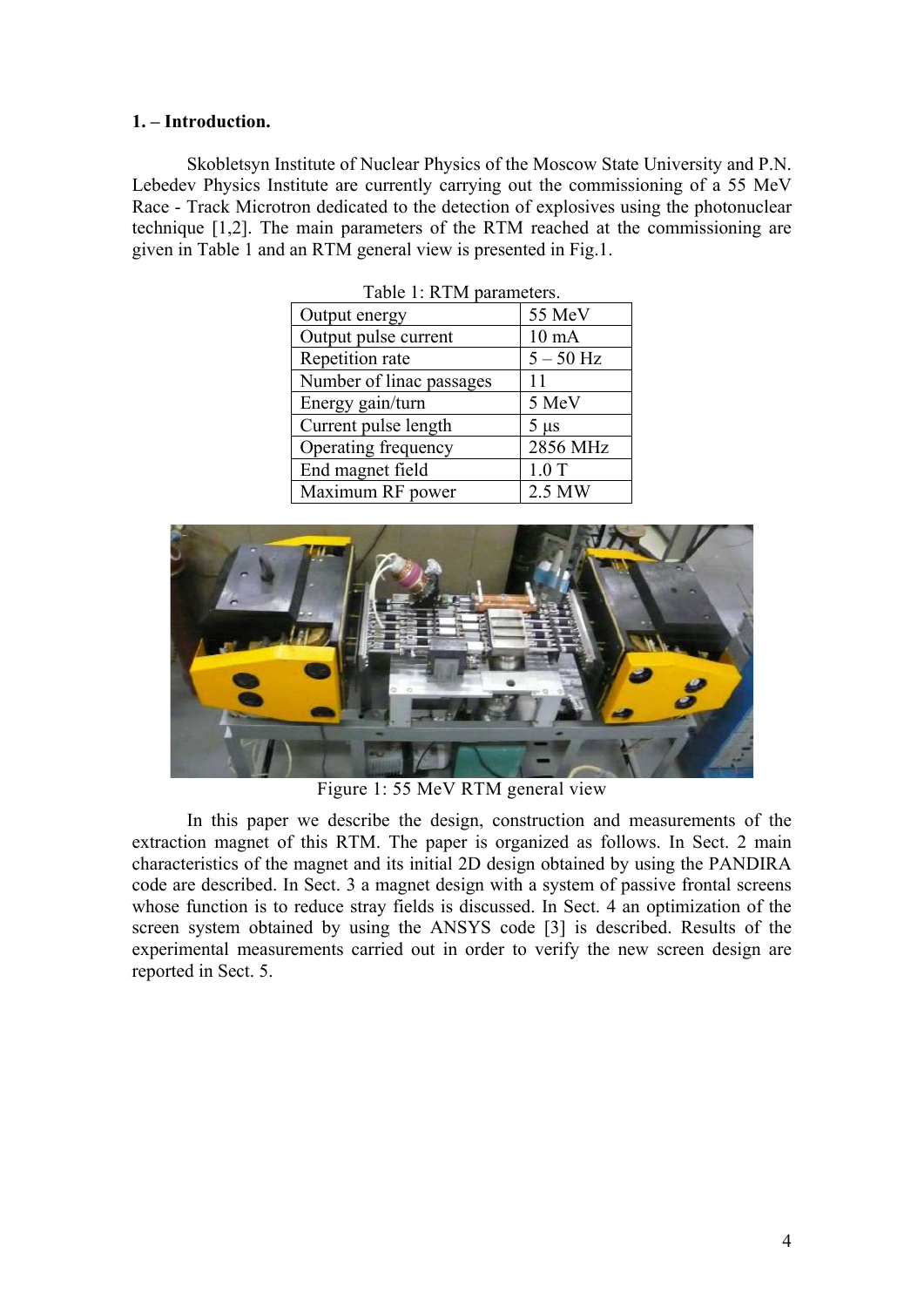#### **2. – Extraction magnet description.**

The extraction magnet deflects the accelerated 55.5 MeV electron beam from the last RTM orbit and directs it to an experimental area. The extraction magnet position inside the RTM is shown schematically in Fig. 2.



Figure 2: RTM with the extraction magnet shown.

In order to avoid the extracted beam intersection with RTM elements the extraction angle of 17.5º and extraction magnet effective length equal to 175 mm were chosen. The magnetic field induction necessary to provide such angle for 55 MeV electrons is 0.3181 T.

To describe the beam trajectory and location of extraction magnet elements we introduce a coordinate system shown in Fig. 3. It was also used in ANSYS simulations and magnetic field measurements described below. As one can see, the positions of the beam at the entrance and exit of the extraction magnet with respect to the z-axis are  $x=$ -13.5 mm and *x*=13.5 mm, respectively.



Figure 3: Coordinate system used in ANSYS simulations (The dimensions are in mm).

Different versions for the extraction magnet design have been studied. Initially a frame type design of an electromagnet with excitation coils was considered, its cross section is shown in Fig.4. There the beam positions at the entrance and exit of the extraction magnet are also indicated. The width of the region spanned by the beam is 27 mm and the distance between the 55.5 and 50.5 MeV orbits is 33.0 mm. However this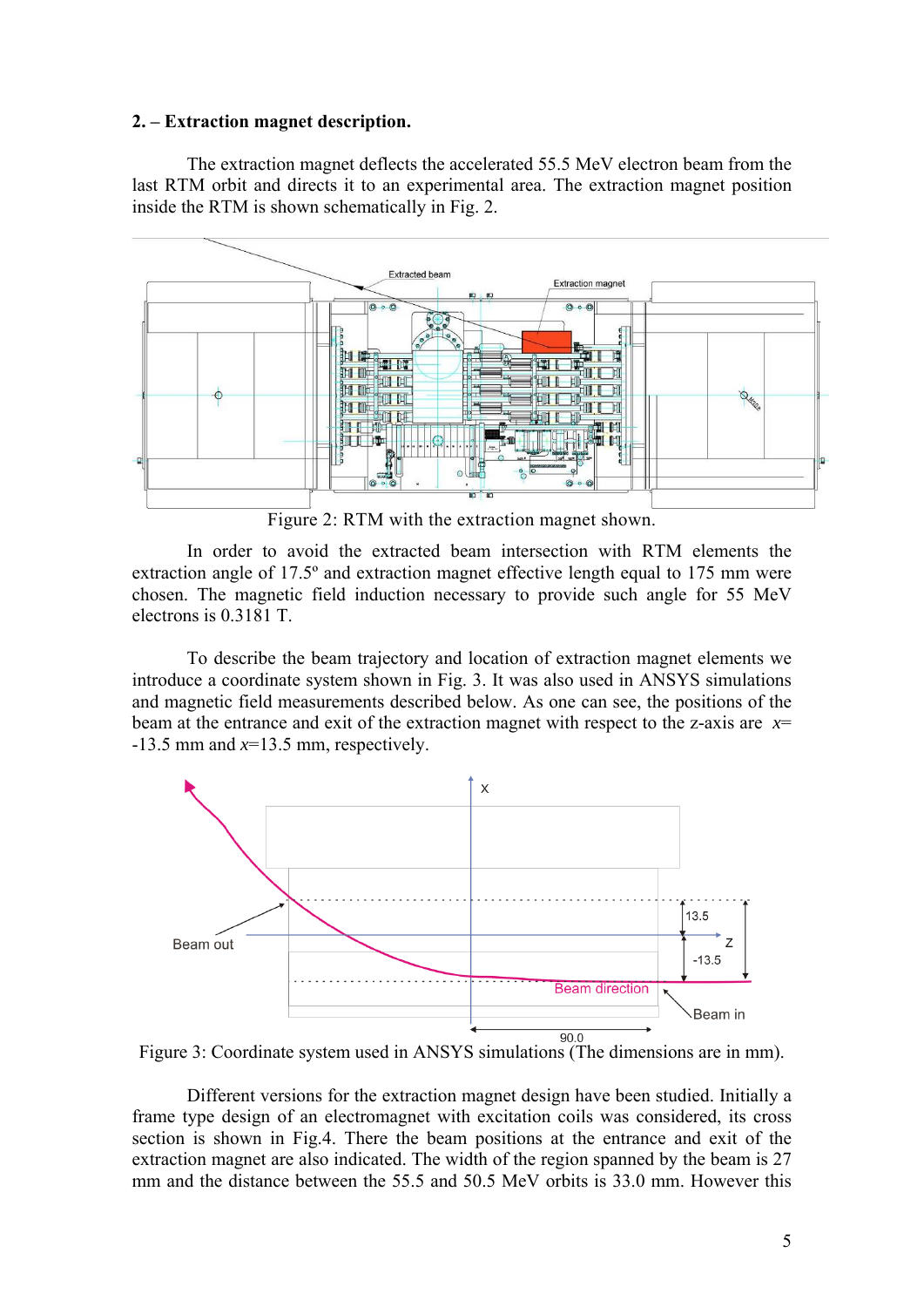design has a problem of excessive coil current, namely with the diameter of machined cooling water channels, the current density in the coil would be well above 30 A/mm<sup>2</sup> and with a few turns of the coil the power supply current would be as high as  $\sim$ 1000 A.



Figure 4: Cross section of the window frame extraction magnet. Dimensions are given in mm.



Figure 5: Cross section of the hybrid extraction magnet. Dimensions are in mm.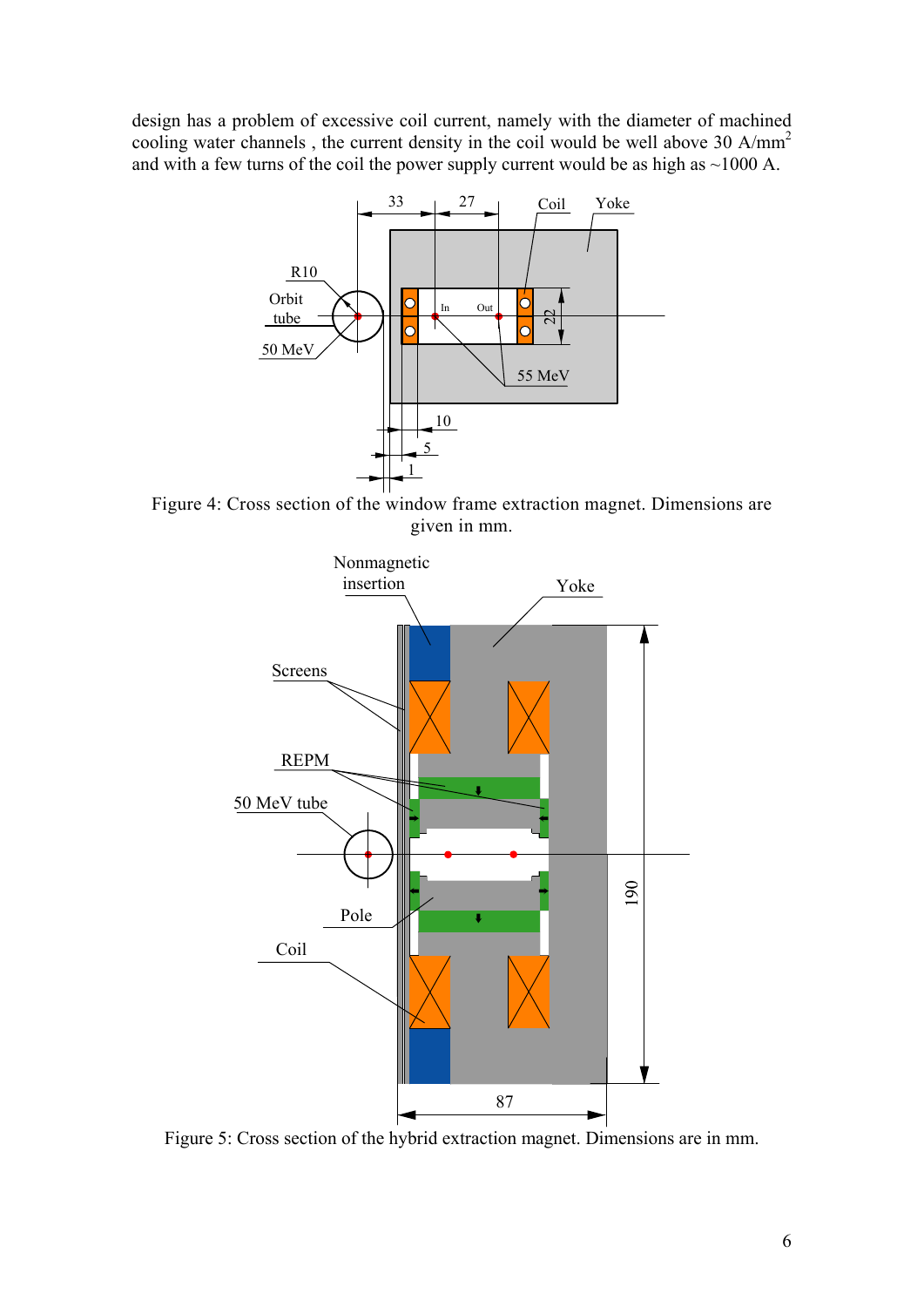Different possibilities to reduce the coil current were analyzed, in particular (1) decrease of the bending angle, (2) increase of the magnet length, (3) use of a pulsed magnet. However, in the first case it would be necessary to drill a hole in the end magnet yoke for beam passage, in the second to increase the distance between the end magnets thus increasing the RTM dimensions, and in the third to build a pulsed magnet with a 3000 A current and 30 μs pulses following with the frequency 50 Hz.

These three possibilities were rejected as non-optimal and it was decided to use a hybrid magnet in which the required magnetic field level is produced by a rare earth permanent magnetic material (REPM) and excitation coils are used only to adjust the field level. The initial design of the extraction magnet was performed with the 2D code PANDIRA. The cross section of this hybrid extraction magnet is given in Fig.5.

The magnet consists of a yoke, poles, REPM (Nd-Fe-B) blocks, excitation coils, *two lateral magnetic screens* with an air gap between them and non-magnetic insertions. The residual magnetization of the REPM material necessary to produce the required magnetic field in the 22.0 mm height gap is 0.8924 T. The maximum current in the coils is 2A, the number of turns is 250, the coil area is  $510 \text{ mm}^2$  and the filling factor is equal to 0.8. The maximum current density in the wire of the diameter 1.0 mm is 2.5 A/mm<sup>2</sup>. For this design the cooling of the coils is not necessary.

The shape of the poles and lateral REPM blocks were optimized with the aim to obtain a field uniformity in the region of the beam passage about 1%. In Fig.6 the median plane field distributions for the total coil currents  $I_{total} = \pm 500$ ATurns and  $I_{total} = 0$ ATurns are shown. The field level can be varied within the  $\pm 5$  % interval that corresponds to the  $\pm$ 2.75 MeV variation of the last orbit energy.



Figure 6: Median plane field distributions for different values of the total coil current.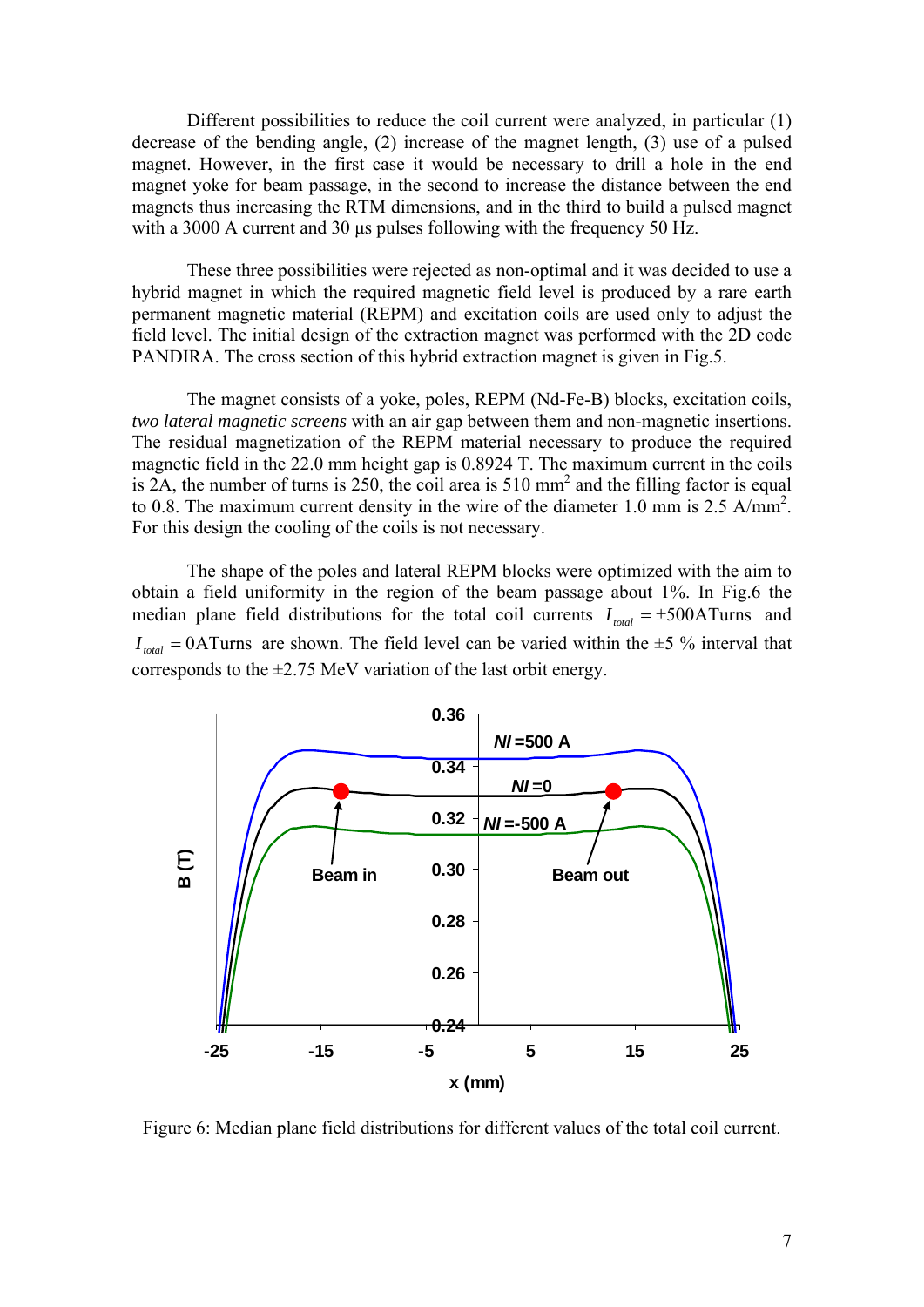## **3. – Original magnet design.**

The original design of the extraction magnet did not include magnetic screens at the entrance and exit. Due to the fringe field its measured effective length appeared to be 192 mm as compared to 175 mm used in preliminary field estimations. In order to provide the  $17.5^{\circ}$  beam deflection angle of the 55.5 MeV orbit the field level was tuned to the value 0.285 T .

During the RTM commissioning it was found that stray magnetic fields from the extraction magnet in the region of the 9-th and 8-th (50.5 MeV and 45.5 MeV) orbits were producing a considerable deflection of the beam that could not be compensated by steering coils installed at RTM orbits.

To solve this stray field problem additional *passive frontal screens* of the 2.0 mm thickness have been placed at the entrance and exit of the extraction magnet. The material used for these screens was steel 1010. In Fig.7 two images of the magnet with these upstream and downstream screens are given. Due to the screens the effective length of the magnet has decreased to 180 mm and the maximum coil current appeared to be insufficient. In order to provide the required magnetic field level equal to 0.325 T the REPM residual magnetization was increased.

The installation of the screens did not solve the stray field problem completely. Therefore, in order to reduce the stray field effect on the 50.5 MeV orbit an additional μ – metal magnetic cylindrical cover around the 9-th orbit vacuum tube was installed. This cover is shown in Fig.8. However, it does not give solution of the stay field problem either.



Figure 7: The extraction magnet with the upstream (a) and downstream (b) screens.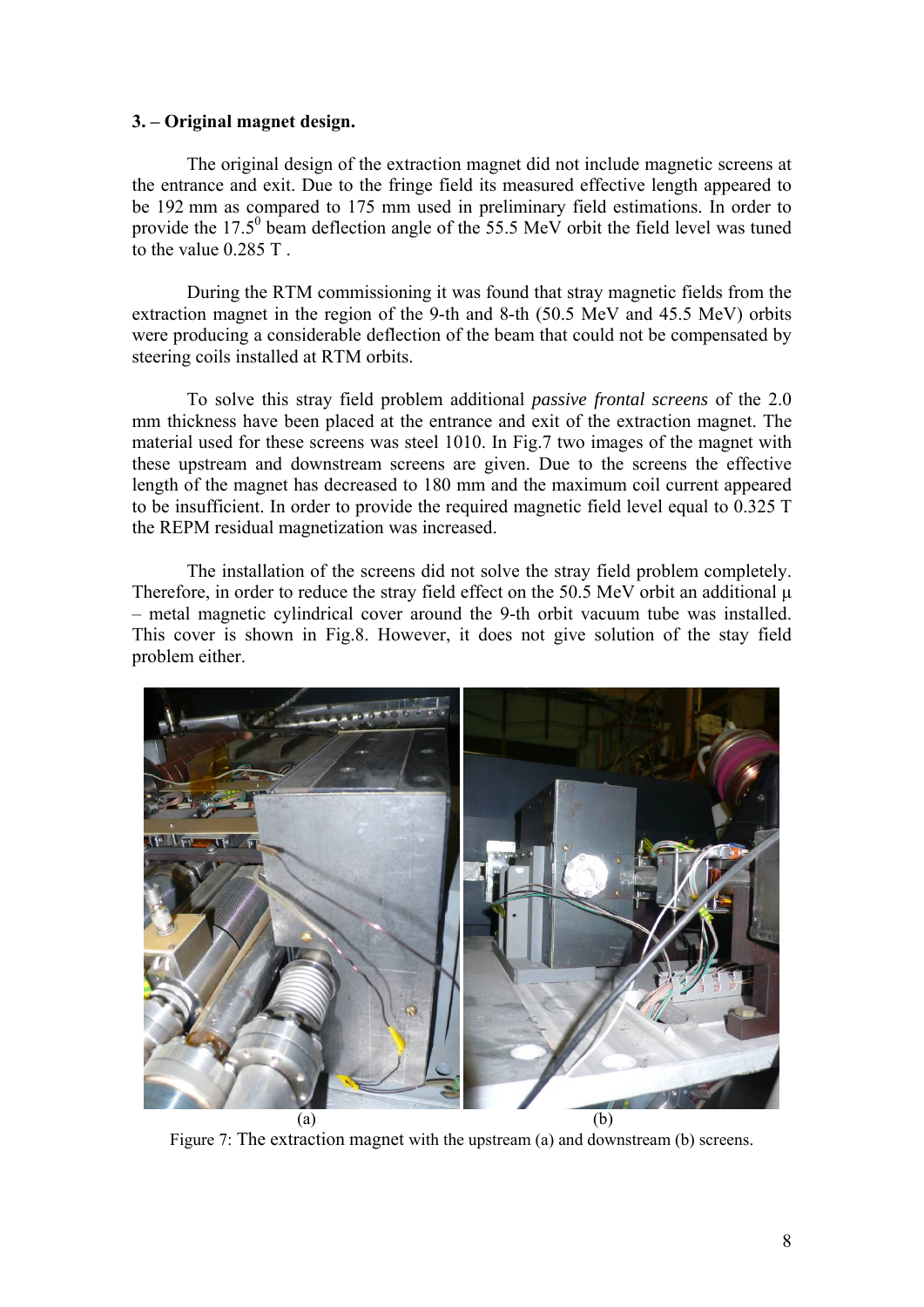

Figure 8: The cylindrical cover for the shielding of the 50.5 MeV orbit.

# **4. - Magnetic screen system optimization**

To reduce the stray fields to an acceptable level a more detailed 3D study of the magnetic field distribution and subsequent 3D optimization of the screen geometry is needed. These improvements were carried out using the ANSYS code. An ANSYS model without screens used in the numerical calculations is shown in Fig. 9. In fact, taking into account the magnet symmetry, the simulations were done for a 1/4 of the magnet geometry the appropriate boundary conditions imposed.



Figure 9: ANSYS geometry: symmetry plane (a) and entrance plane (b) views.

The procedure of optimization of the screen system was carried out with the condition that the deflection angle caused by the stray magnetic field at the 9-th orbit must be less than 0.15 mrad, a value which can be easily compensated by the steering coils at the orbits. In order to obtain the required magnetic field of 0.325 T in a 22.0 mm height gap and for the magnetic permeability of the REPM material equal to 1.03 the residual magnetization was set to be 0.978 T.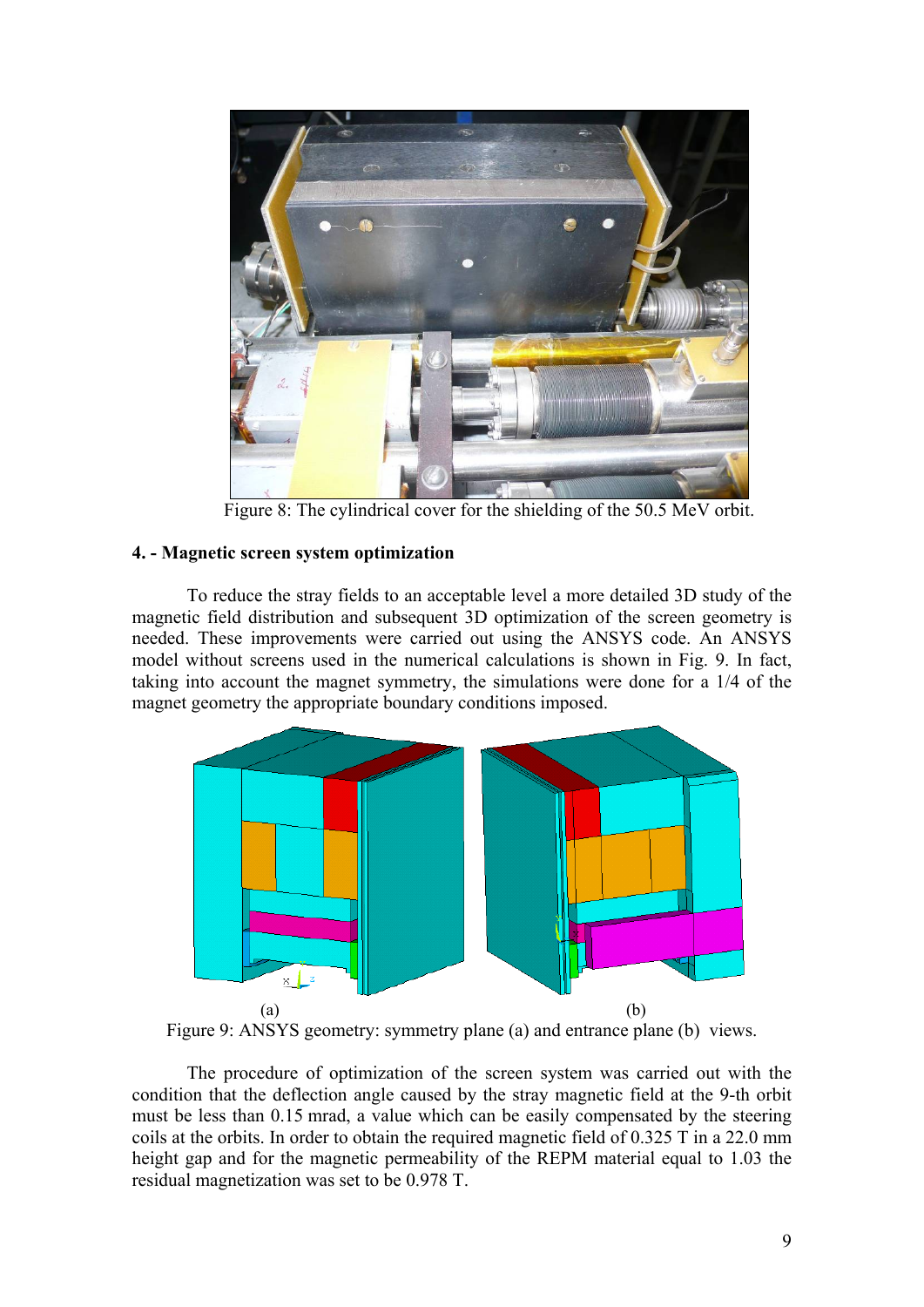We followed the following optimization process:

Step 1: The upstream and downstream screens with the rectangular beam aperture were replaced by screens with a circular aperture of radius 12.0 mm. In Fig.10 a 3D extraction magnet design with the rectangular and circular beam apertures is shown. The magnetic field distribution in the orbit plane at the upstream screen position is given in Fig. 11. In this case the magnetic field integral is equal to  $1.9158\times10^{-4}$  T·m which corresponds to a deviation of the 50.5 MeV orbit with the bending angle 1.2 mrad. This value is lower than the one obtained in the original model, although it is still higher than the allowed upper limit for the bending angle.



 $(a)$  (b) Figure 10: 3D extraction magnet design with rectangular (a) and circular (b) screen apertures.



 $0.0 \leq B_{\text{sum}} \leq 0.003$  T after step 1.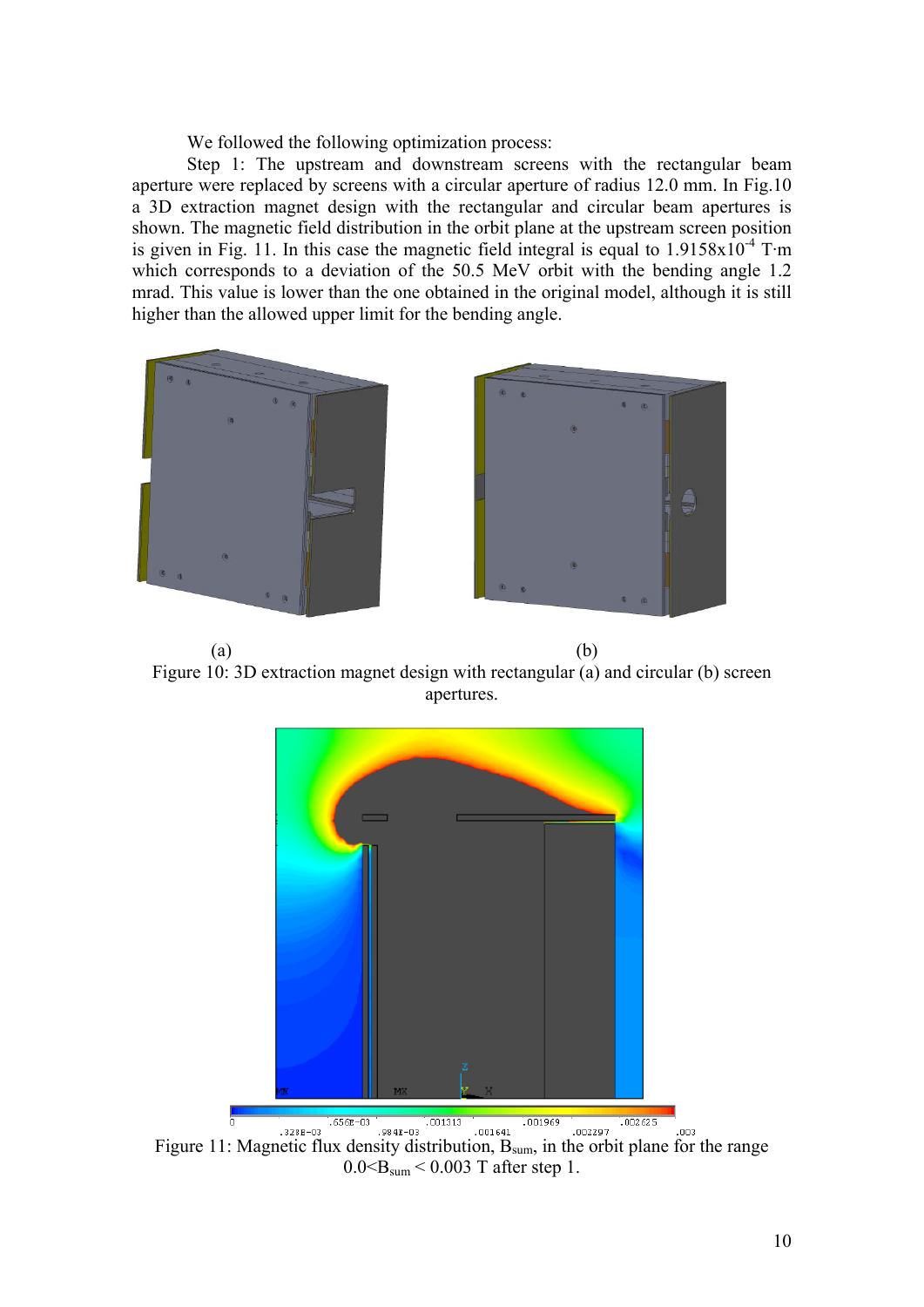Step 2: The length of the *outer lateral screen* was increased by 7.5 mm at each side so that the gap between the lateral and frontal screens is eliminated. The thickness of this screen is limited by the distance between the extraction magnet and vacuum tube of the 9th orbit. In Fig.12 the 3Dextraction magnet design with initial (a) and modified (b) lateral screens is shown. The magnetic field distribution in the orbit plane is shown in Fig. 13. Comparing it to the one in Fig. 11 one can see that the increase of the length of the lateral screen has reduced the level of the stray field considerably. In this case the value of the *y*-component of the magnetic field integral is equal to  $5.922 \times 10^{-5}$  T·m, the corresponding angle of deviation of the 50.5 Mev orbit is 0.3612 mrad. Again, this value is lower than the one obtained in the original model, but still exceeds the upper limit for the bending angle.





 $(a)$  (b) Figure 12: 3D extraction magnet design with the initial (a) and modified (b, red parts) lateral screens.



Figure 13: Magnetic flux density distribution, B<sub>sum</sub>, in the orbit plane for the range  $0.0 \leq B_{\text{sum}}(T) \leq 0.003$  after step 2.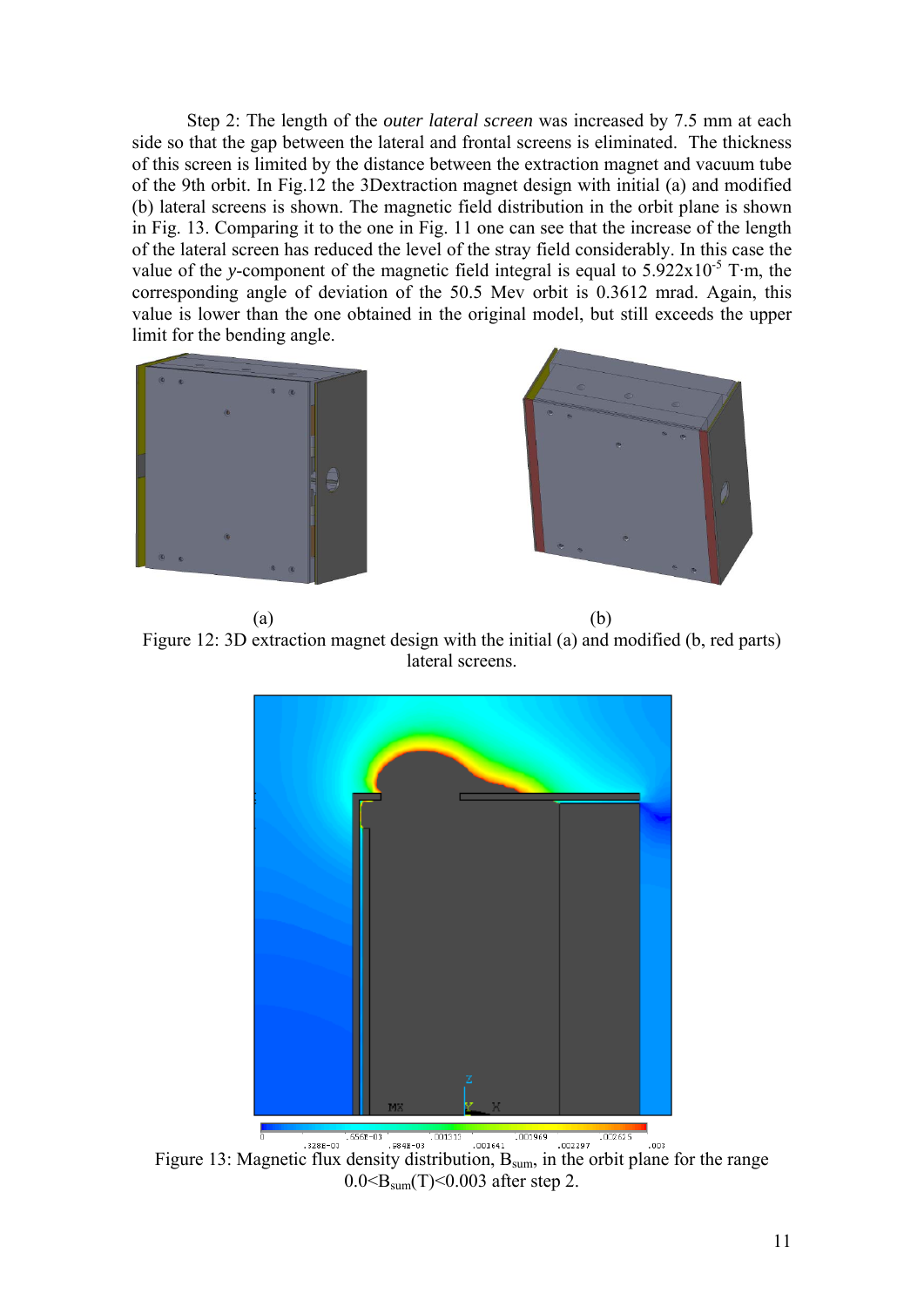Step 3: The thickness of the *upstream and downstream frontal screens* was increased up to a value for which the deviation angle is below the allowed limit. For this a set of screens with thicknesses increasing from 2.0 mm up to 5.0mm with the step 0.5mm was studied. As a result it was found that for the screen thickness equal to 5 mm the magnetic field integral value is  $2.2321 \times 10^{-5}$  Tm and the angle of deviation of the 50.5 MeV orbit is 0.1326 mrad so that the condition is fulfilled. The magnetic field distribution B<sub>sum</sub> is shown in Fig.14. On can see that the introduced modification of the screen geometry has lead to a further decrease of the stray field level outside the extraction magnet (compare Fig. 14 to Fig. 11 and Fig. 13).



 $.003$ Figure 14: Magnetic flux density distribution, B<sub>sum</sub>, in the orbit plane for the range  $0.0 \leq B_{sum} \leq 0.003$  T after step 3.



Figure 15: *y*-component of the magnetic flux density,  $B_v(x,0,0)$ , in the orbit plane  $y=0$ and in the centre of the magnet z=0.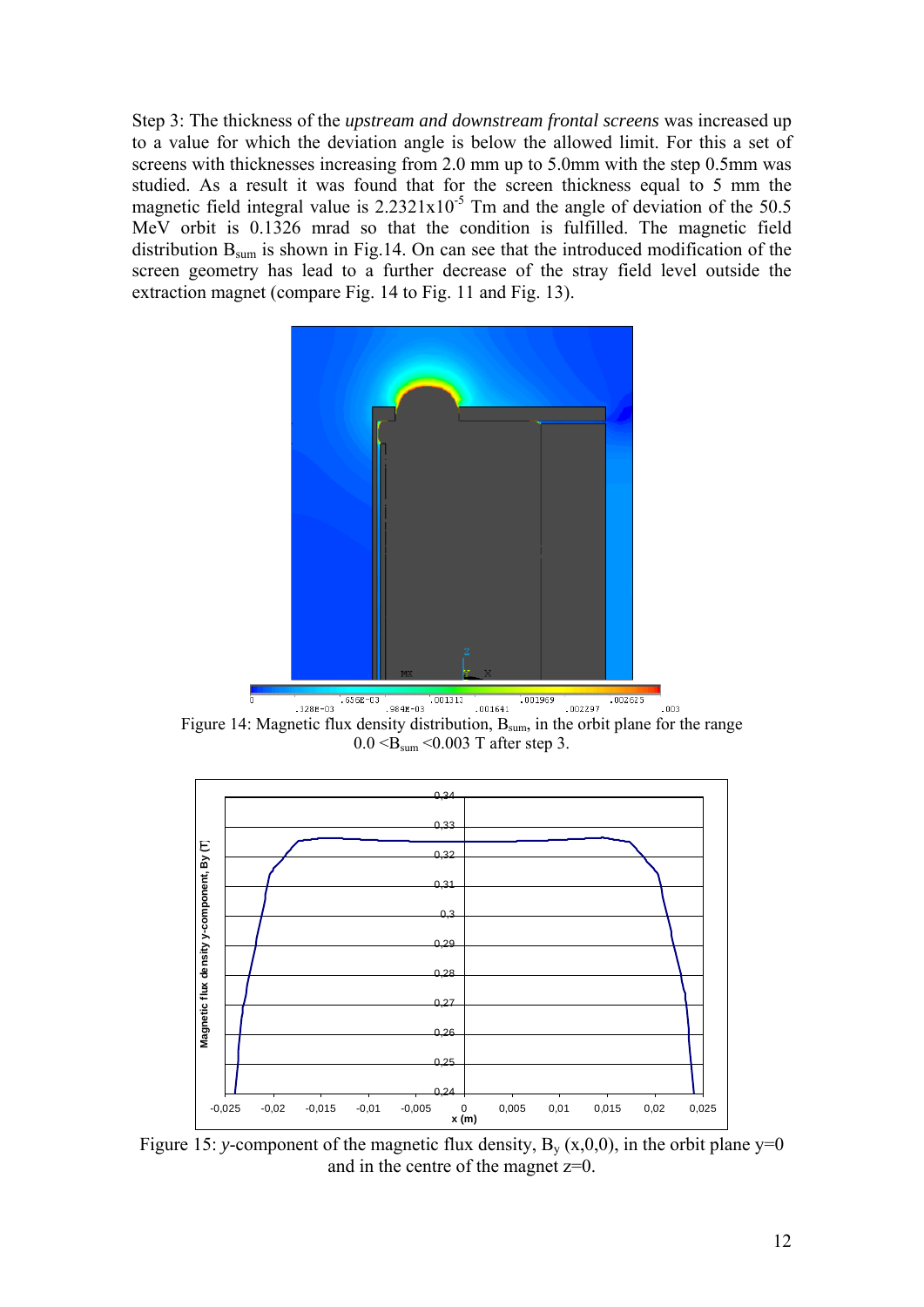

Figure 16: Magnetic flux density *y*-component, By(0,0,z), as a function of *z*.

The transverse and longitudinal field distributions for the screen system design obtain after all three steps of optimization are given in Figs. 15 and 16. Namely, in Fig. 15 the behaviour of the y-component of the magnetic induction  $B_v(x,0,0)$  at  $z=0$ ,  $y=0$  as a function of x is plotted. Magnetic field profile  $B<sub>v</sub>(0,0,z)$  in the longitudinal direction in the range  $0 < z < 9.5$  cm for  $x=0$ ,  $y=0$  is shown in Fig.16.

For the sake of comparison the plots of the magnetic field profiles in the longitudinal direction of the 55.5 MeV orbit for the three screen designs described above are given in Fig.17. As it can be seen, the installation of the screens leads to a reduction of the fringe field at the entrance of the extraction magnet.



Figure 17: Magnetic field profiles for the three screen system designs.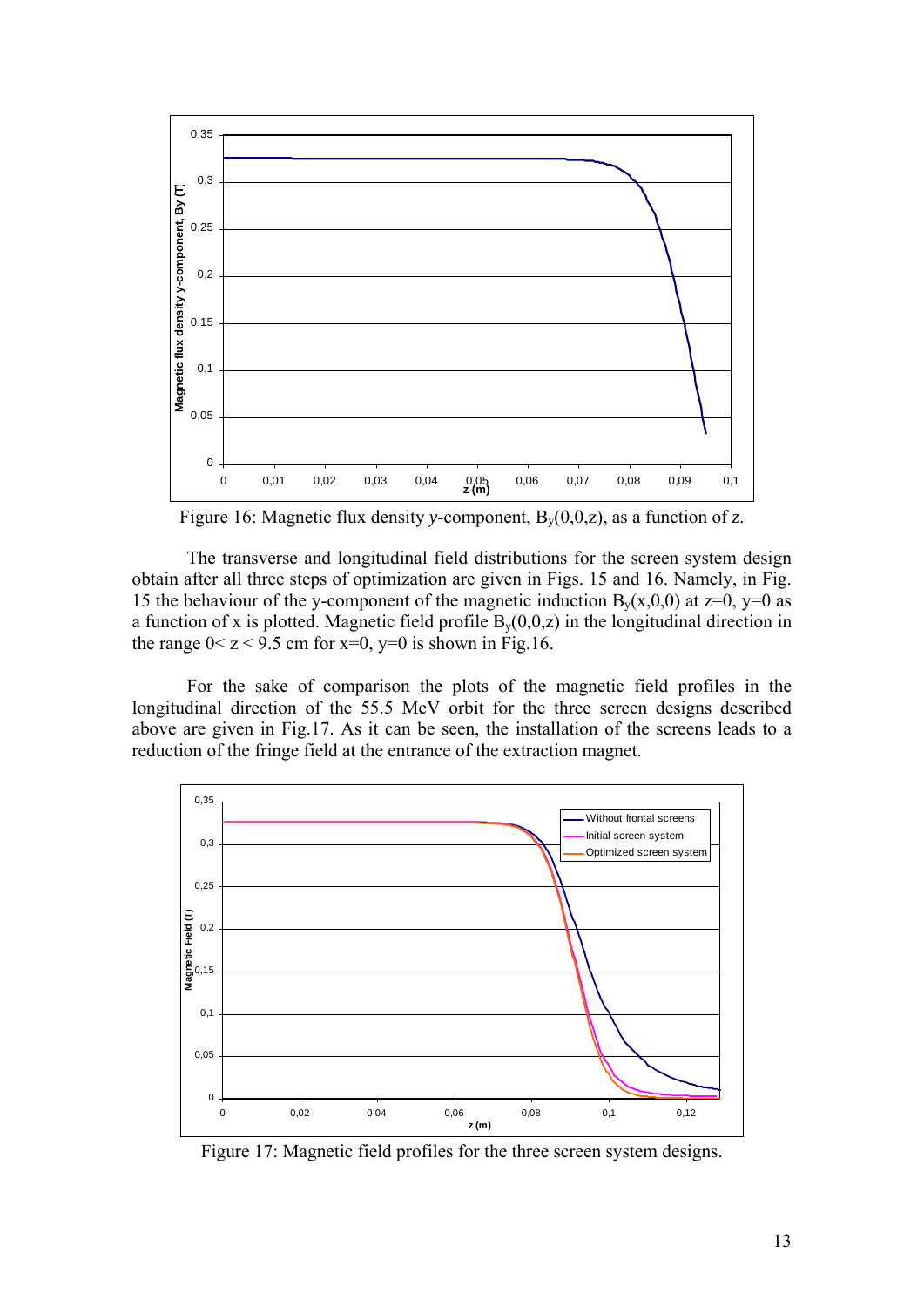To summarize, we propose to equip the extraction magnet of the 55.5 MeV RTM with the following screens (see Fig.18):

- 1. Lateral screen with the thickness 2 mm and length 200mm,
- 2. Upstream and downstream screens with dimensions 85x190x5 mm with a circular aperture of the radius 12 mm.



## **5. - Magnetic measurements.**

The optimized screen system was machined and installed at the extraction magnet (Fig. 19). The next step was to check its performance and compare results of magnetic measurements with the results of the ANSYS simulations.



Figure 19: New upstream (a) and downstream (b) screens.

The magnetic test bench at which the measurements were carried out is shown in Fig.20. The extraction magnet is placed at platform (1) which is fixed on table (2). The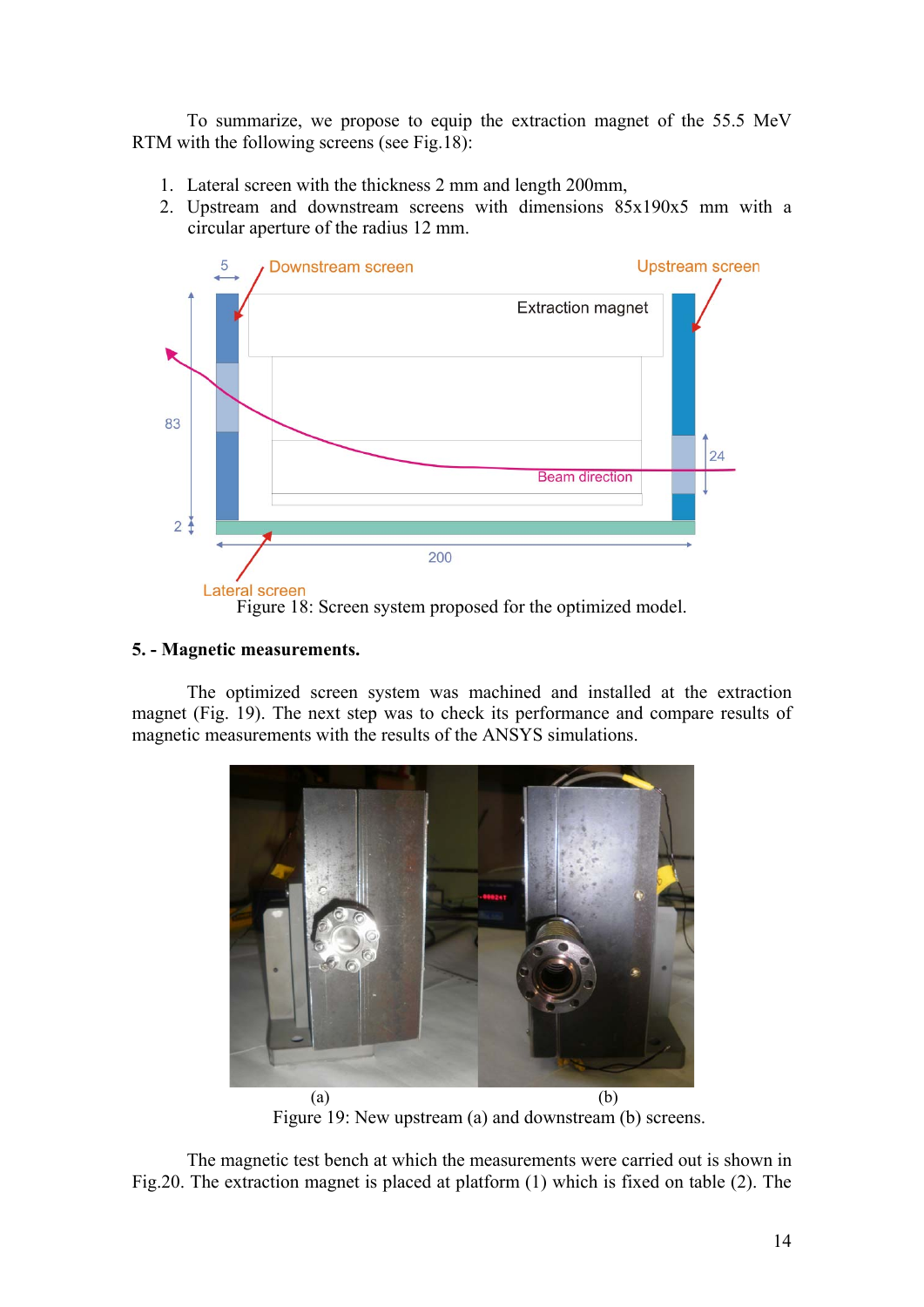magnetic field induction is measured by Caylar GM-H103 Hall Gaussmeter (3) (Fig.21) with a probe fixed at copper stem (4) which can be moved in the *x*-direction along rail (5). The stem in its turn is attached to a support movable in the *z*-direction along rail (6). The Hall probe position with respect to the extraction magnet in the vertical (*y*) direction can be adjusted by displacing platform (1) with respect to table (2).

We measured the field distribution for three different versions of the extraction magnet: (1) without screens, (2) with the original screens and (3) with the optimized screens. For each of these configurations two types of measurements were carried out:

(a) Measurements of the magnetic field distribution outside the extraction magnet to determine the stray fields, with the aim to analyze their influence on the 50.5 MeV beam and verify the results obtained with the ANSYS code. In Fig.22 the region of these measurements is shown.

(b) Measurements of the magnetic field profile along the trajectory of the 55.5 MeV orbit with the aim to study the influence of the screen system on the fringe field profile and the nominal magnetic field value in the working region.



Figure 20: Magnetic test bench.



Figure 21: Caylar GM-H103 Hall Gaussmeter.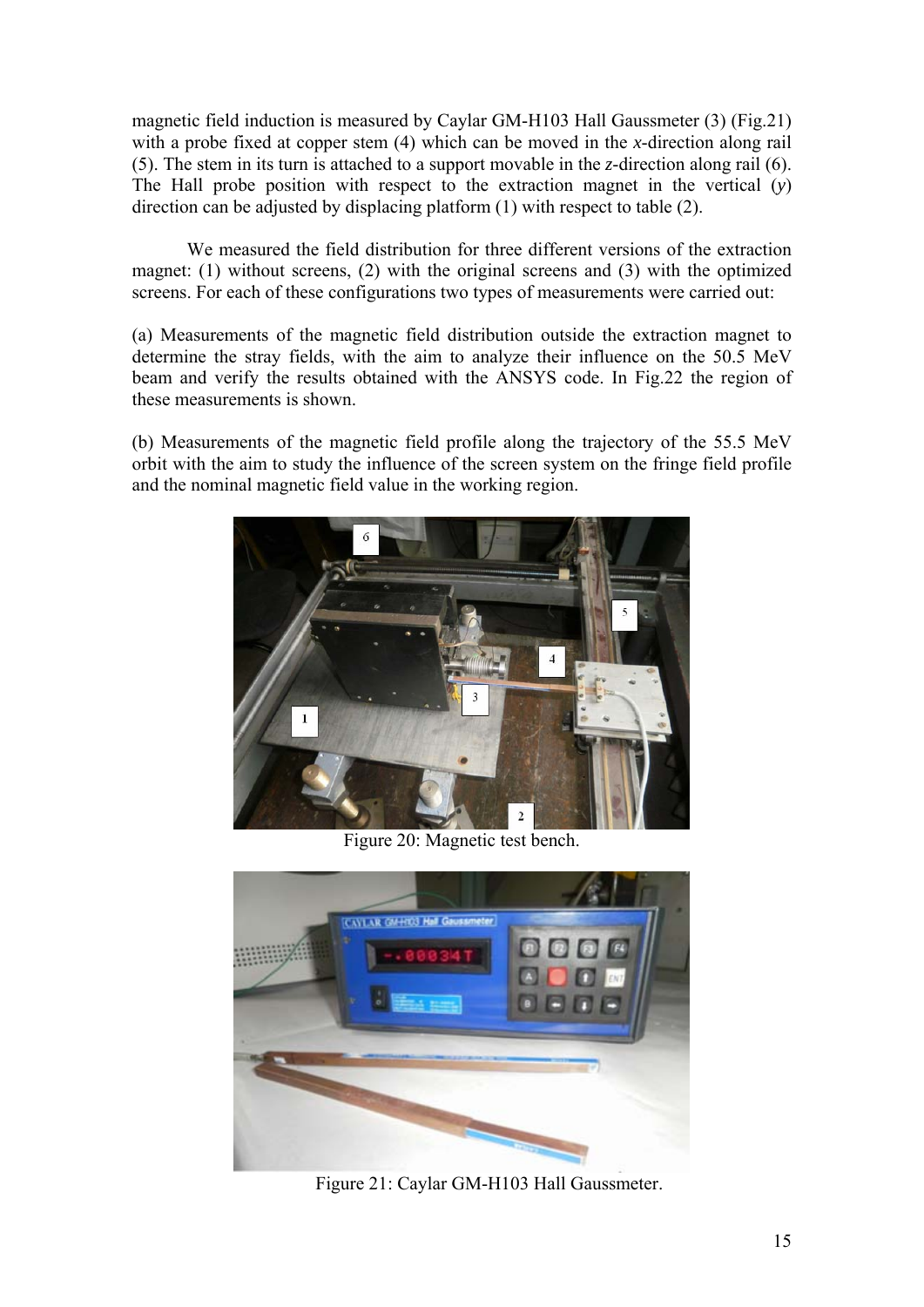

Figure 22: Region of measurement (dimensions are in mm).

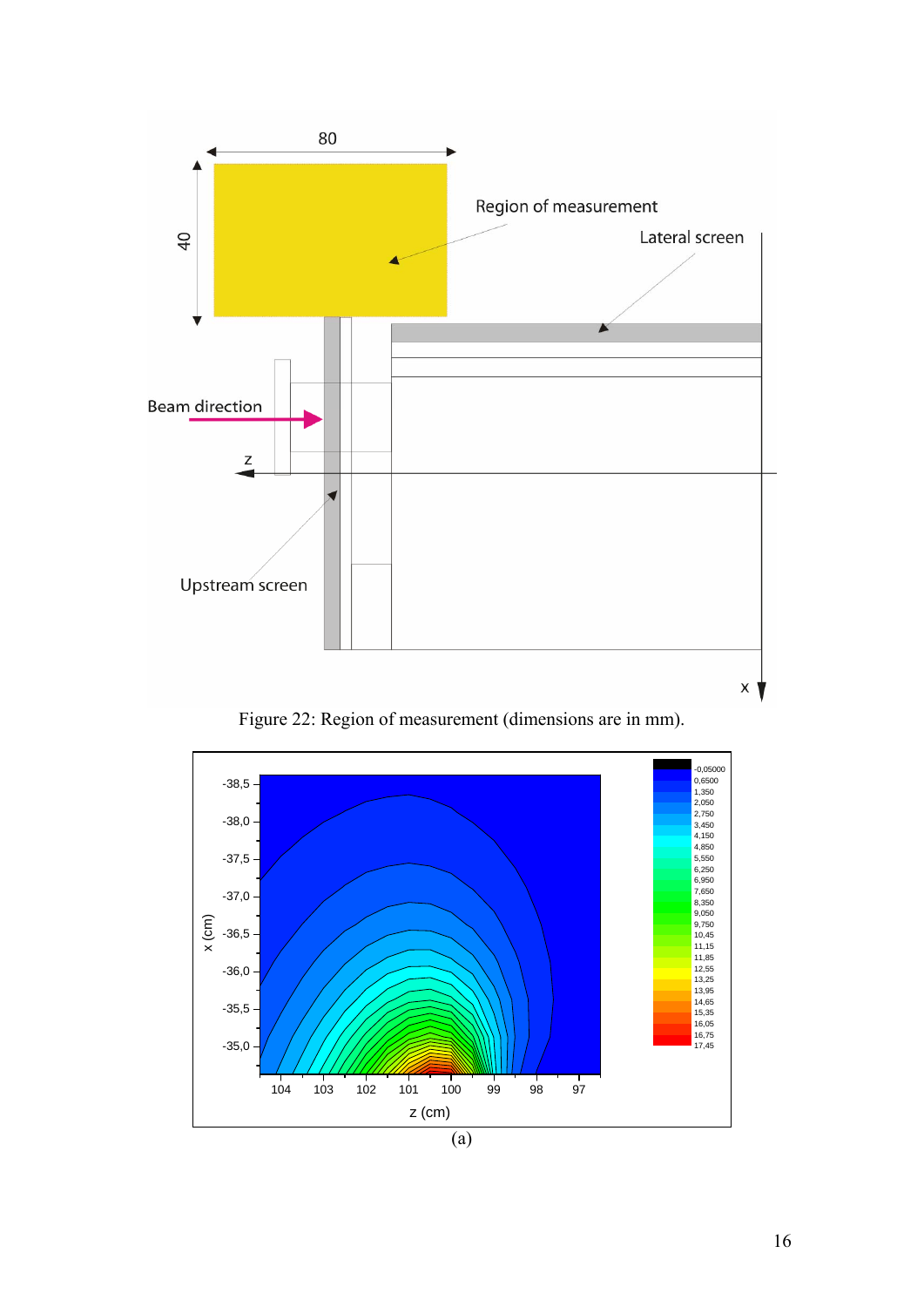

Figure 23: Magnetic field maps in the region of measurement: (a) without screens, (b) with the original screens and (c) with optimazied screen (field induction is given in mT).

The magnetic field distributions in the region of measurements for the three designs described above are given in Fig.23. One can see that in all three cases the maximum level of the stray field is reached at the end of the lateral screen  $(z=100 \text{ mm})$ . Installation of the upstream screen reduced the field level in this region for about four times (Fig. 23 (b)). The increase of the upstream screen thickness in combination with closing the gap between the upstream and lateral screens reduced field to the level of a background magnetic field in the laboratory and sensitivity of magnetometer, i.e. to less than 1 G (Fig. 23 (c)). Some traces of the field near  $z = 100$  mm in this case are explained by effects of lateral screen saturation effect.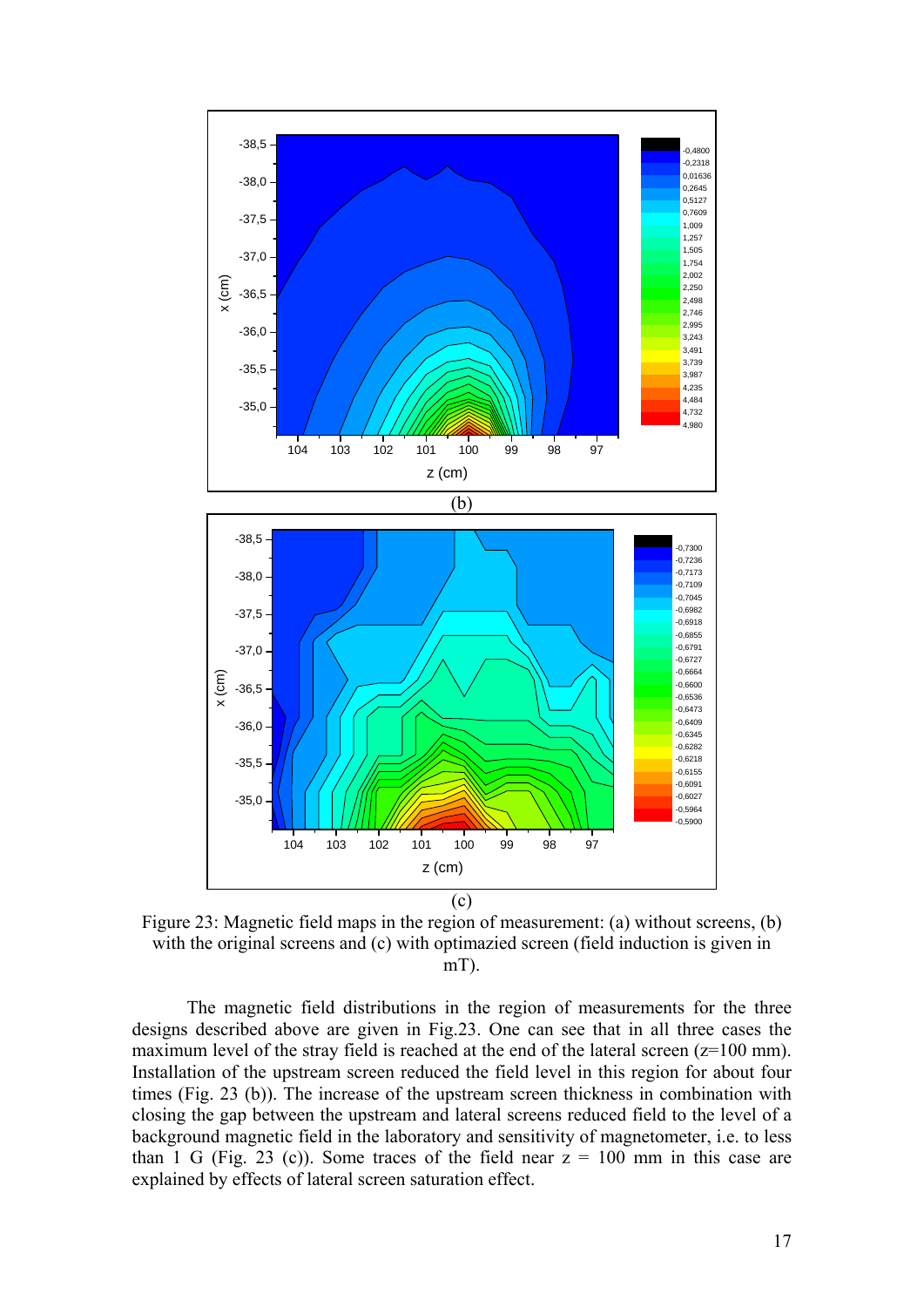In Fig.24 the magnetic field profiles along the 55.5 MeV orbit for the original screen system and the optimized one are shown. As one can see for the case of the original screen the magnetic field at  $z=0$  has the required value 0.325 T. In the case of the optimized screens the magnetic field is by 0.4% lower. Thus, in order to get the required magnetic field in the working region it will be necessary to power the extraction magnet excitation coils.

In Fig. 25 and 26 a comparison of the experimental results with the ANSYS simulations for two versions of the extraction magnet, with the original screens and with the optimized screens, is given. Let us recall that in the simulations the value of the residual magnetization was set to be 0.97814 T. Inside the extraction magnet the experimental results coincide with the theoretical ones up to the end of the magnet pole at z=0.09 m (see Fig.25). The largest difference between the curves is equal to  $\Delta$ B=0.021 T at z=0.1 m and is due to a difference between the real and simulated beam holes. For the case of the optimized screen system the experimental data practically coincide with the ANSYS simulations (Fig. 26).



Figure 24: Magnetic field profile in the range  $0 \le z \le 0.13$  cm and  $x = -13.5$  cm for two versions of the extraction magnet, with the original screens and with the optimized screens.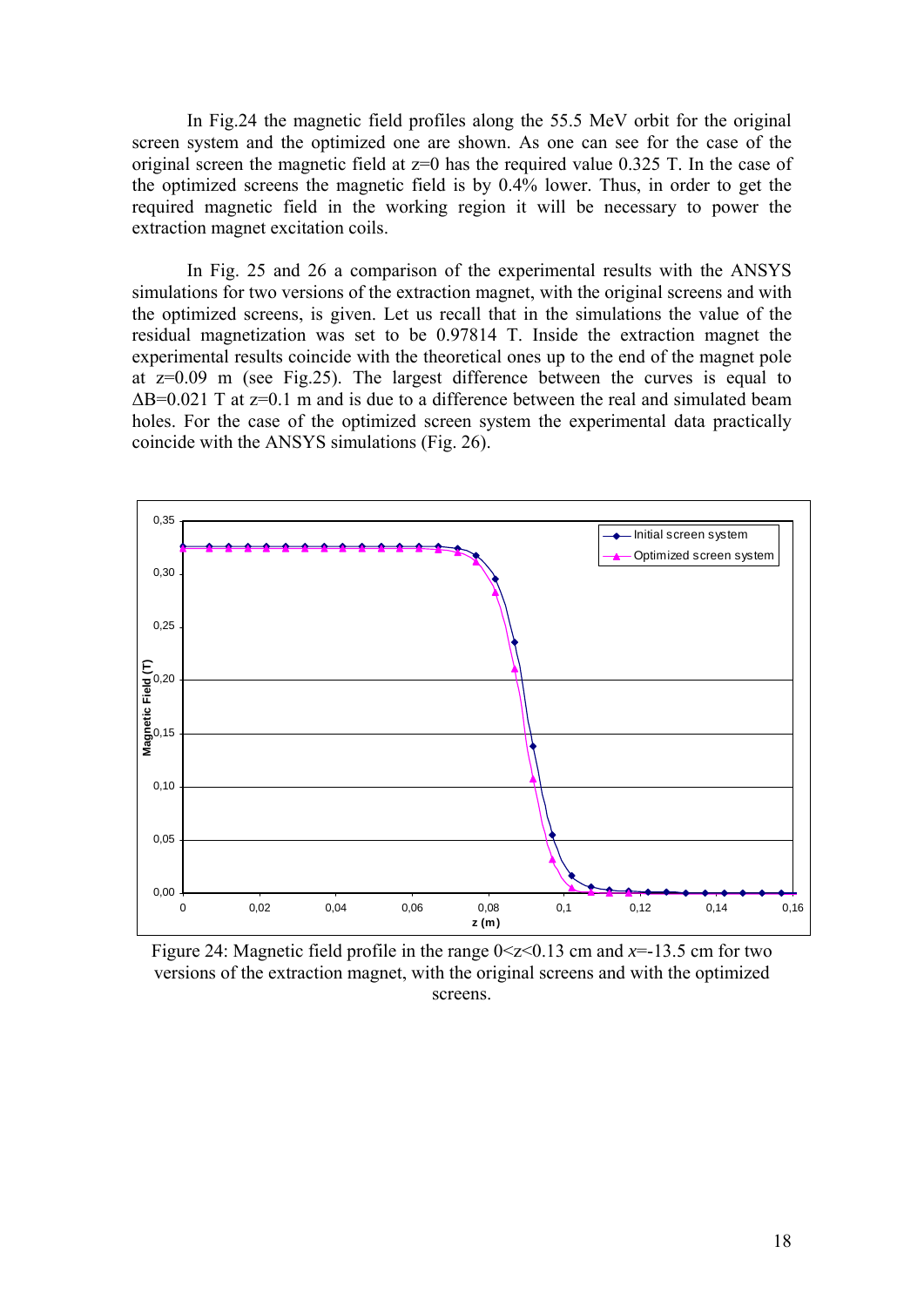

Figure 25: Magnetic field profile for the original screen system  $(x=13.5 \text{ cm})$ : Experimental measurement and ANSYS results.



Figure 26: Magnetic field profile for the optimized screen system (*x*=-13.5 cm): Experimental measurement and ANSYS results.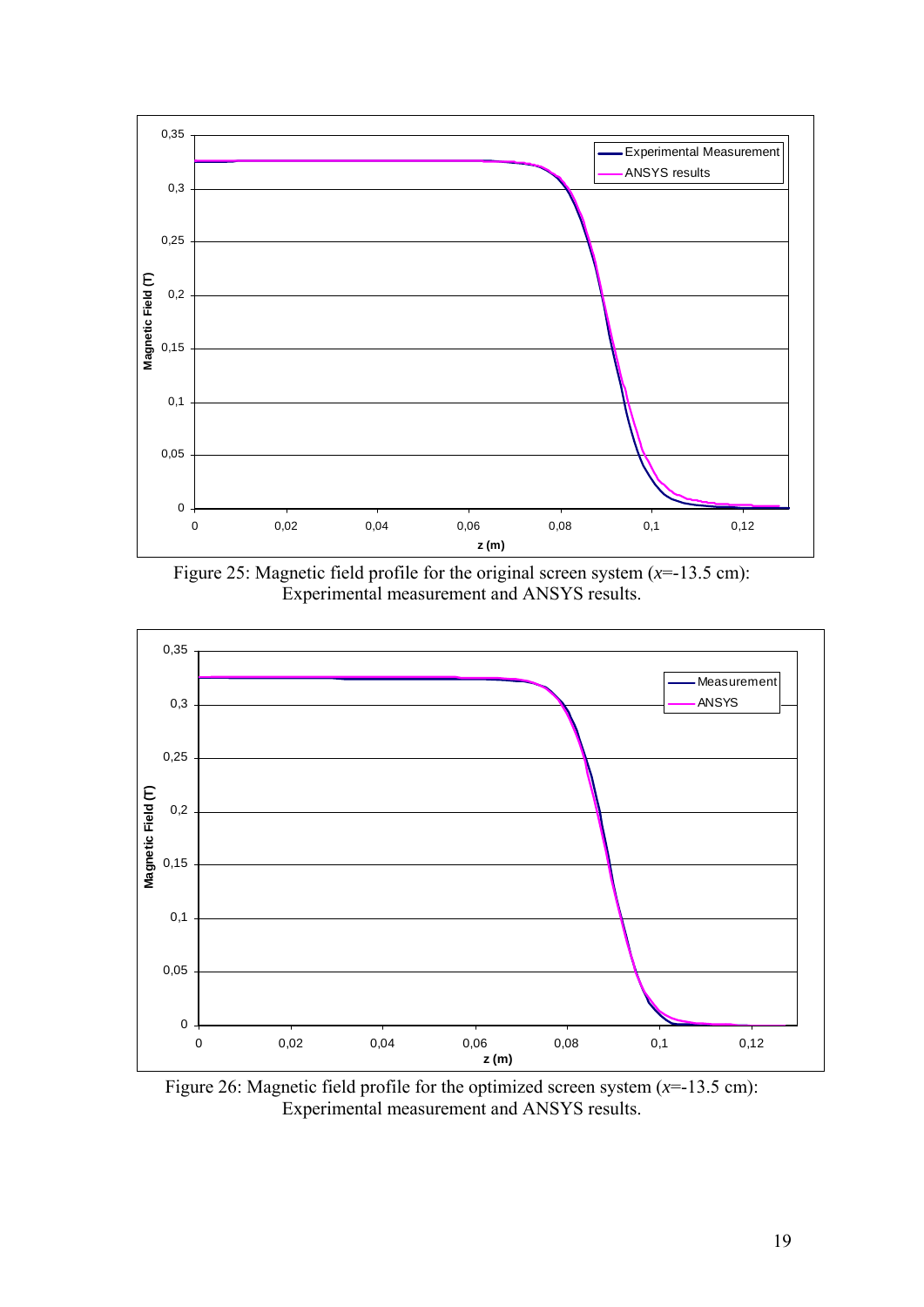## **6. – Summary and conclusions.**

In this paper we described the design and discussed results of optimization of a screen system of a hybrid extraction magnet of the 55 MeV RTM. The purpose of this system is to reduce the stray magnetic fields outside the extraction magnet. The optimization was done by 3D simulations of the magnetic field with the ANSYS code.

We carried out measurements of the stray magnetic field in the region shown in Fig. 22 and compared the experimental results with the results of the ANSYS simulations. We conclude that there is a good agreement between these data.

After the installation of the screen system the magnetic stray field outside the extraction magnet has been reduced considerably (see Figs. 11, 13 and 14), so that the deviation of the neighbor orbit (50.5 MeV energy orbit) caused by this field is below the acceptable level of 15 mrad.

The new screen system reduces the magnetic field in the working region by 0.4%. Thus, in order to get the required magnetic field in this region it is necessary to use the excitation coils to adjust field level.

## **7. – Acknowledgements**

We are grateful to B.S. Iskhanov for support of this work. The work was supported by grants VALTEC09-2-0035 of CIDEM and 2009 SGR 1516 and 2010 PAS 0030 of AGAUR (both of the Generalitat of Catalonia).

## 8. – **References.**

1.A.I. Karev, A.N. Lebedev, V.G. Raevsky, P.N. Lebedev, A.N.Kamanin, N.I. Pahomov, V.I. Shvedunov, 55 MeV Race-Track Microtron Of Lebedev Institute, XXI Russian Particle Accelerator Conference RuPAC-2008, Contributions to the Proceedings, p. 124-126

<http://accelconf.web.cern.ch/AccelConf/r08/papers/TUAPH10.pdf>

2. A.I.Karev, A.N.Lebedev, V.G.Raevsky, A.N.Ermakov, A.N.Kamanin, V.V.Khankin, N.I.Pahomov, V.I.Shvedunov, N.P.Sobenin, L.Brothers, L.Wilhide, 55 MeV special purpose race-track microtron commissioning, XXII Russian Particle Accelerator Conference RuPAC-2010, Contributions to the Proceedings, p. 316-318 <http://accelconf.web.cern.ch/AccelConf/r10/papers/THCHD01.pdf>

3. ANSYS, http://www.ansys.com